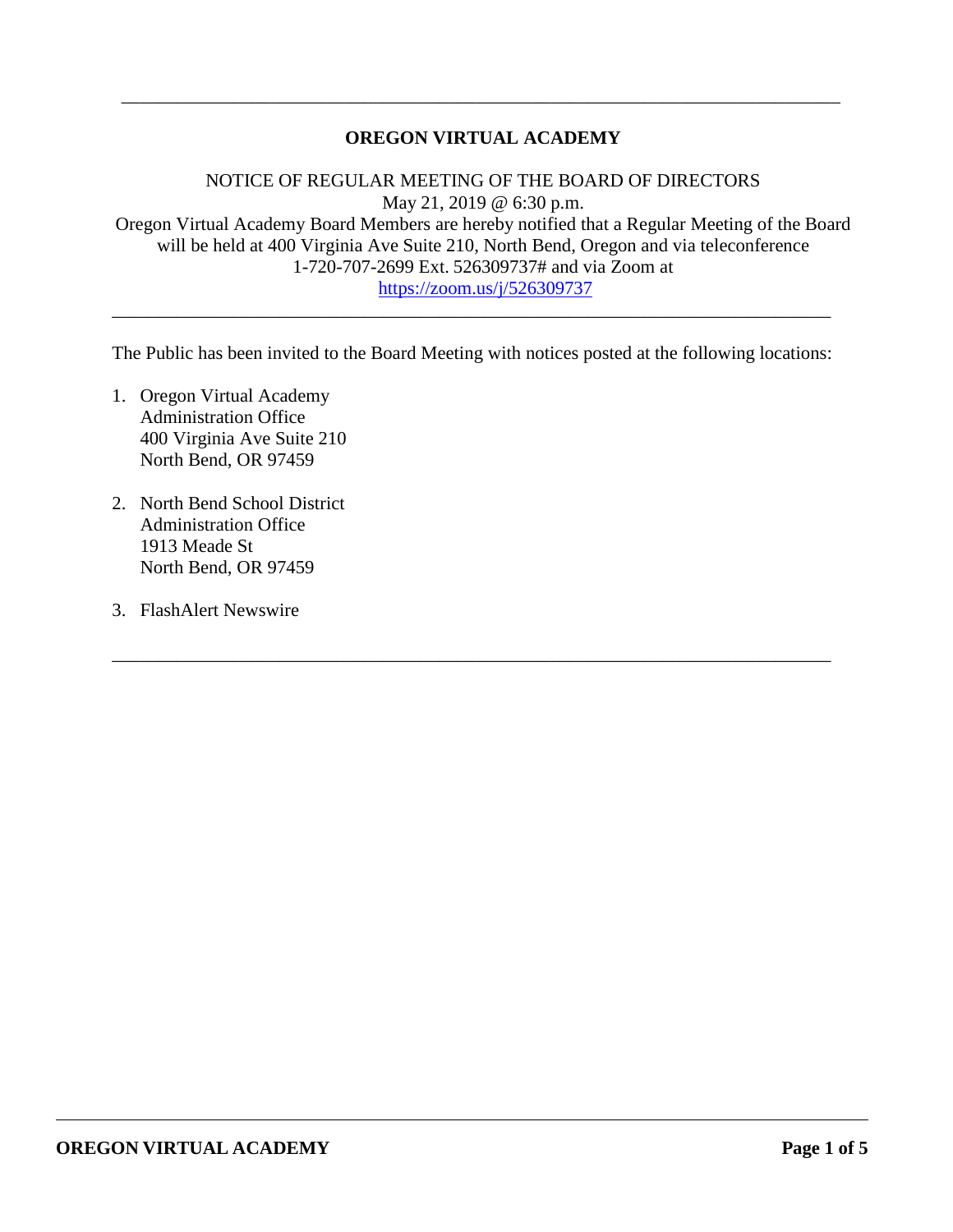## **AGENDA REGULAR MEETING AGENDA**

## **BOARD OF DIRECTORS OREGON VIRTUAL ACADEMY**

**Tuesday, May 21st , 2019 6:30 p.m.** ORVA Office 400 Virginia Ave Suite 210 North Bend, OR 97459

# **INSTRUCTIONS FOR PRESENTATIONS TO THE BOARD BY PARENTS AND CITIZENS**

The Oregon Virtual Academy welcomes your participation at the School's Board meetings. The purpose of a public meeting of the Board of Directors is to conduct the affairs of the School in public. We are pleased that you are in attendance and hope that you will visit these meetings often. Your participation assures us of continuing community interest in our School. To assist you in the ease of speaking/participating in our meetings, the following guidelines are provided.

- 1. Agendas are available to all audience members at the door to the meeting or by requesting the agenda from School Officials (541-751-8060).
- 2. The "Public Comment" portion is set aside for members of the audience to raise issues that are not specifically on the agenda. These presentations are limited to three (3) minutes and total time allotted to non-agenda items will not exceed fifteen (15) minutes. The Board may give direction to staff to respond to your concern or you may be offered the option of returning with a citizen-requested item.
- 3. When addressing the Board, speakers are requested to stand, to state their name and address, and to adhere to the time limits set forth.
- 4. Citizens may request that a topic related to school business be placed on a future agenda by submitting a written request at least seventy-two (72) hours in advance of any regular meeting. Once such an item is properly placed on the agenda, the Board can respond, interact, and act upon the item.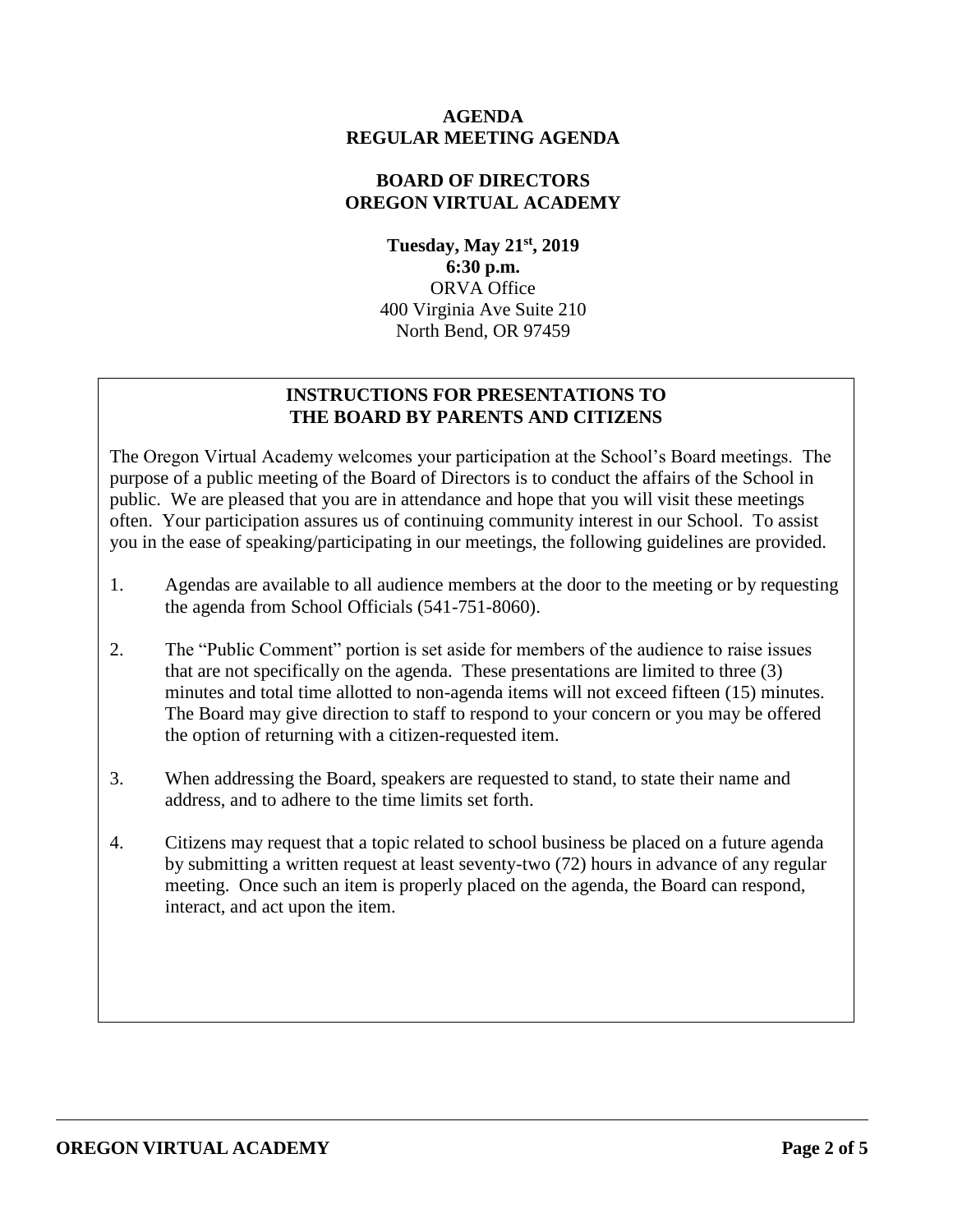## **I. PRELIMINARY**

**A.** CALL TO ORDER

Meeting was called to order by the Board Chair at \_\_\_ P.M.

**B.** Roll Call

| <b>Member</b>          | Title         | Term      | <b>Present</b> | <b>Absent</b> | <b>In</b> | Out |
|------------------------|---------------|-----------|----------------|---------------|-----------|-----|
| Mr. Paul Tannahill     | Member        | 2015-2018 |                |               |           |     |
| Mr. Michael Herndon    | Treasurer     | 2015-2018 |                |               |           |     |
| Vacant                 | Member        | 2016-2019 |                |               |           |     |
| Mr. Steven Isaacs      | Member        | 2016-2019 |                |               |           |     |
| Mr. Brian Bray         | Chairman      | 2016-2019 |                |               |           |     |
| Mr. Barry Jahn         | Vice Chairman | 2017-2020 |                |               |           |     |
| Mr. Bryan Hatzenbihler | Member        | 2017-2020 |                |               |           |     |

## **II. COMMUNICATIONS**

**A.** PUBLIC COMMENTS:

No individual comment shall be for more than three (3) minutes and the total time for this purpose shall not exceed fifteen (15) minutes. Board members may respond to comments however no action can be taken. The Board may give direction to staff following comment.

- **B.** BOARD/STAFF DISCUSSION
	- 1. School Informational Reports
		- a. School Metrics/Historical Reports: ORVA Metrics-Steve Werlein, HOS
		- b. School Leadership Report: Steve Werlein, HOS/ORVA Administration and staff.
		- c. Health Insurance Updates: C. Perrette, HR Coordinator/S. Werlein, HOS.
	- 2. Board of Directors Discussion:
		- a. Project Tracking Updates B. Jahn, Board Vice-Chair
		- b.Committee Updates
			- i) Finance Committee M. Herndon, Board Treasurer
			- ii) The ORVA Town Hall B. Jahn, Board Vice-Chair/S. Werlein, HOS
			- iii) Professional Services Committee B. Bray, Board Chair
			- iv) Policy Committee M. Herndon, Board Treasurer
	- 3. Finance Reports:
		- a.Review of Financial Packet (through April 2019) M. Herndon, Board Treasurer and C. Chun-Hoon, Finance Director (to follow)
		- b.Credit Card Charges (through April 2019) M. Caldwell, Office Manager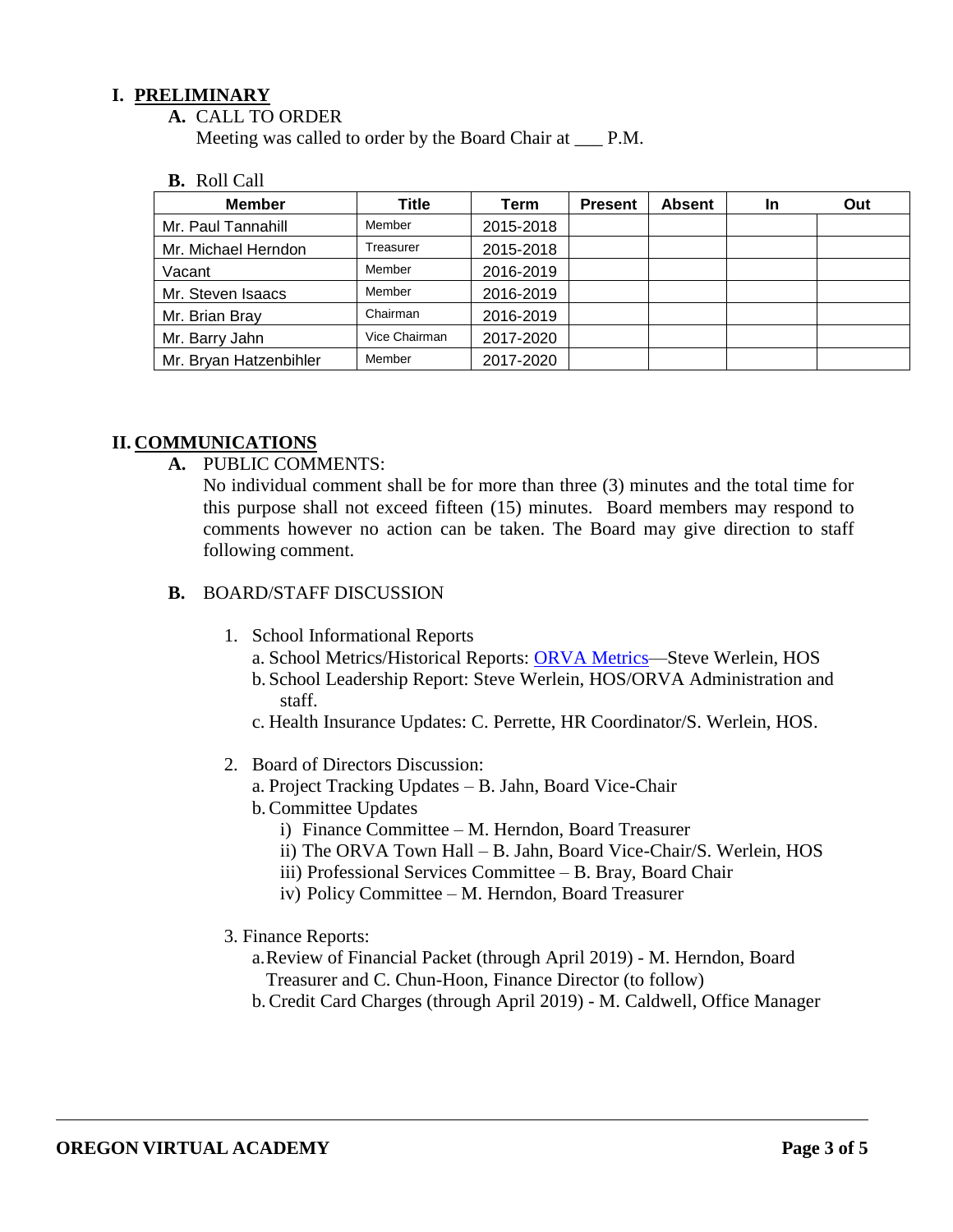## **III. CONSENT AGENDA ITEMS**

All matters listed under the consent agenda are considered by the Board to be routine and will be approved/enacted by the Board in one motion in the form listed below. Unless specifically requested by a Board member for further discussion or removed from the agenda, there will be no discussion of these items prior to the Board votes on them. The Head of School recommends approval of all consent agenda items.

#### **A.** ITEMS FOR APPROVAL

- 1. Previous Meeting Minutes
	- a. April  $16^{\text{th}}$ , 2019
- 2. K12 Invoice Payment
- 3. New Hires
	- a. Cheylin Jaukkuri, Family Resource Coordinator

## **IV. ACTION ITEMS**

#### **A.** IV-BDRPT-01\_5-21-19

Discussion and possible action on proposed heath plans for 2020.

| <b>Member</b>          | <b>Motion</b> | Aye            | <b>No</b>             | <b>Abstain</b> | <b>Absent</b> |
|------------------------|---------------|----------------|-----------------------|----------------|---------------|
| Mr. Paul Tannahill     |               |                |                       |                |               |
| Mr. Michael Herndon    |               |                |                       |                |               |
| Vacant                 |               |                |                       |                |               |
| Mr. Steven Isaacs      |               |                |                       |                |               |
| Mr. Brian Bray         |               |                |                       |                |               |
| Mr. Barry Jahn         |               |                |                       |                |               |
| Mr. Bryan Hatzenbihler |               |                |                       |                |               |
| Motion                 | Carried ()    | Not Carried () | Vote, $(A)$ $(N)(Ab)$ | Tabled ()      |               |

#### **B.** IV-BDRPT-02\_5-21-19

Discussion and possible action on budget items including but not limited to salary schedule.

| <b>Member</b>          | <b>Motion</b> | Aye            | <b>No</b>             | <b>Abstain</b> | <b>Absent</b> |
|------------------------|---------------|----------------|-----------------------|----------------|---------------|
| Mr. Paul Tannahill     |               |                |                       |                |               |
| Mr. Michael Herndon    |               |                |                       |                |               |
| Vacant                 |               |                |                       |                |               |
| Mr. Steven Isaacs      |               |                |                       |                |               |
| Mr. Brian Bray         |               |                |                       |                |               |
| Mr. Barry Jahn         |               |                |                       |                |               |
| Mr. Bryan Hatzenbihler |               |                |                       |                |               |
| Motion                 | Carried ()    | Not Carried () | Vote, $(A)$ $(N)(Ab)$ | Tabled ()      |               |